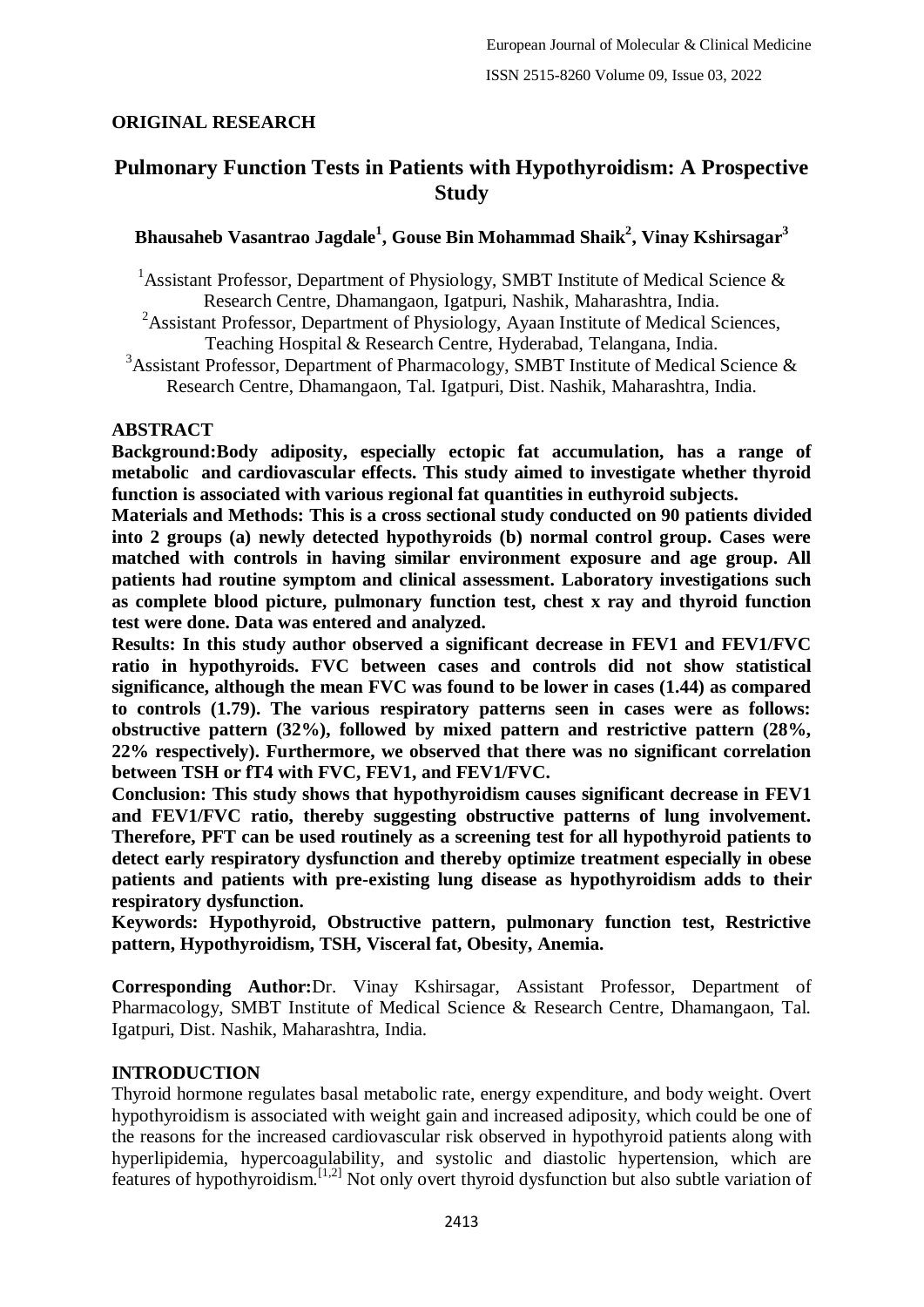thyroid function within the normal range has been reported to be associated with the presence and severity of coronary artery disease (CAD).<sup>[3-5]</sup>

Obesity is an important cause of insulin resistance (IR) and is also associated with cardiovascular morbidity and mortality. However, the level of cardio- vascular risk may vary between different cases of obesity, with body fat distribution constituting an important risk factor. Ectopic fat accumulated as non- subcutaneous adipose tissue has a significant association with IR, which, depending on the location of ectopic fat depots, leads to a range of metabolic and cardiovascular effects. [6] Among various regional fat depots, accumulated pericardial fat was previously reported to be associated with coronary artery calcium and coronary heart disease, possibly because it aggravates vessel wall inflammation.<sup>[7-9]</sup> These findings indicate that a milder variation in thyroid hormone levels, within the normal range, may play a role in pericardial fat deposition and aggravate coronary atherosclerosis. However, there are no reports investigating the effects of thyroid function on body fat distribution, and little is known as to whether thyroid function is associated with body adiposity in euthyroid subjects.

### **MATERIALS & METHODS**

This study was a case control study conducted in the Department of Physiology at Tertiary care teaching Hospital. The study was approved by institutional ethical committee and written informed consent was taken from all patients who were included in the study. A total of 90 patients with age between 18 to 60 years were included in the study. The study included 2 groups, group 1 consisted of 45 newly detected hypothyroids and group 2 with 45 controls who were age, sex matched and from similar environment as that of cases. Group 1 hypothyroid patients include both clinical (TSH>5 milliunits/L with clinical features of hypothyroidism or low fT4) and subclinical hypothyroidism (TSH>5 with no clinical features of hypothyroidism or normal fT4).

Patients already on thyroxine therapy, BMI>23 kg/m2, history of smoking, anemia, respiratory, cardiac patients and pregnant women were excluded from the study. All patients underwent a detailed clinical examination and routine investigations such as thyroid function test (TSH, fT3 fT4), chest x ray and spirometry were also done. Spirometry was done by vital graph, a software that is installed in a computer in the department of Physiology.

All patients were asked to rest for 10 to 15 mins in a private quiet room, and they were briefed about the technique. PFT is carried out in a quiet room in sitting position with a nose clip. An average of 3 readings was taken. Spiro metric parameters recorded for analysis are: Forced vital capacity (FVC), Forced expiratory volume in 1st second (FEV1), FEV1/FVC, Peak expiratory flow rate (PEFR), Forced expiratory flow 25%-75% (FEF25%-75%).

### **Inclusion criteria**

- Age 18-60 years.
- Patients giving informed consent.
- Newly detected hypothyroidism both clinical (TSH >5milliunits/L withclinicalfeaturesof hypothyroidism or low fT4) and Subclinical hypothyroidism (TSH>5 with no clinical features of hypothyroidism or normal fT4).

### **Exclusion criteria**

- Patients already on thyroxin treatment
- $BMI > 23kg/m2$
- H/o smoking, respiratory illness
- **Pregnancy**
- Anemia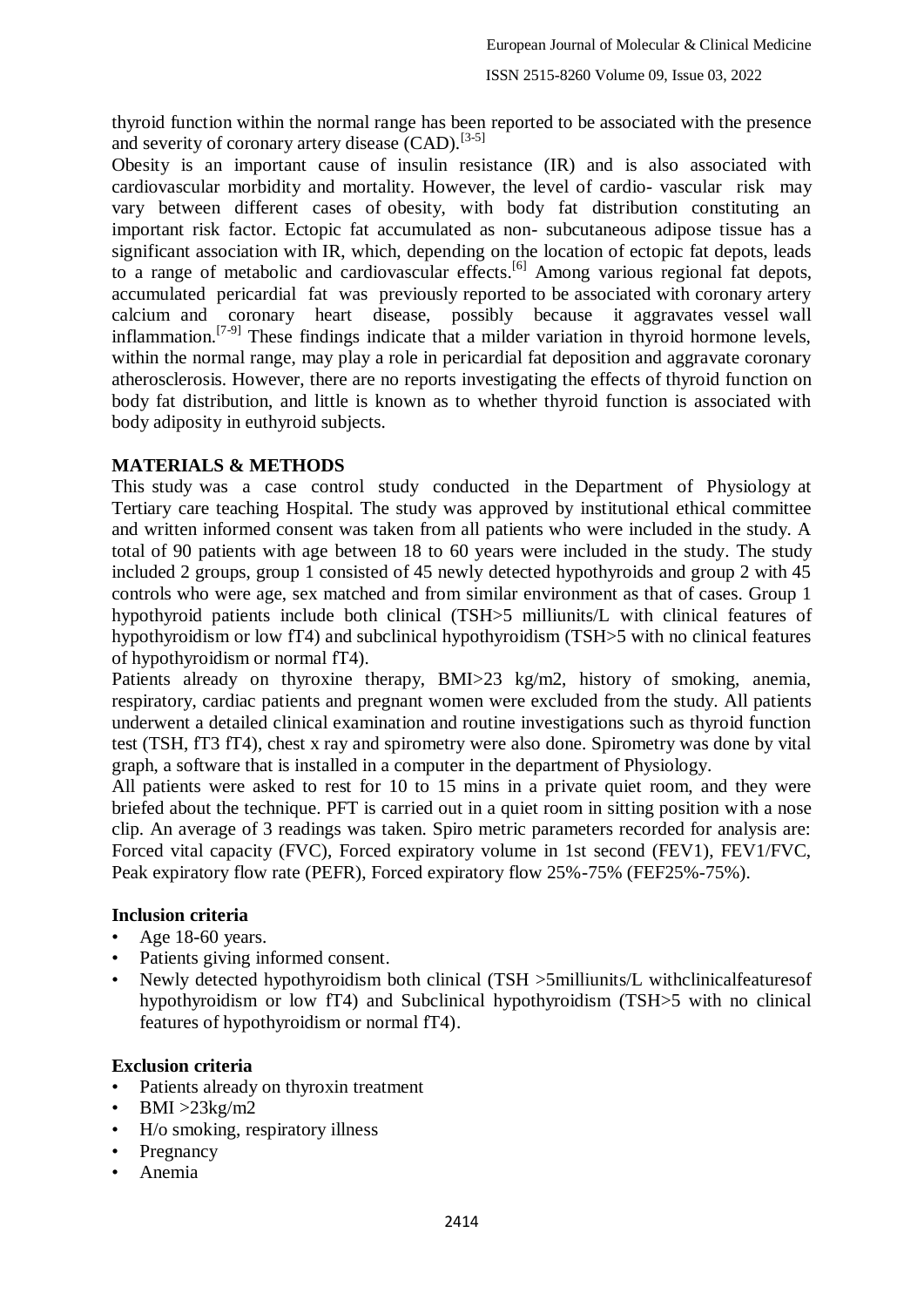• Cardiac illness

## **Statistical analysis**

Data was tabulated in Microsoft Office Excel and statistical analysis was done by using SPSS for windows (version 20.0). The thyroid function test parameters were analyzed by paired t test and Pearson's correlation analysis was used to analyze the relationships between TSH, fT4 with respiratory parameters, P value less than 0.05 was considered statistically significant r value ranges from  $-1$  to  $+1$  using linear correlation analysis.

## **RESULTS**

Demonstrates no significant difference in age, BMI in cases and controls. TSH was significantly higher while fT4 was significantly lower in cases compared to controls [Table 1]. In this study author observed a significant decrease in FEV1 and FEV1/FVC ratio in hypothyroids as shown in [Table 2]. FVC between cases and controls did not show statistical significance, although the mean FVC was found to be lower in cases (1.44) as compared to controls (1.79).

The various respiratory patterns seen in cases were as follows: obstructive pattern (32%), followed by mixed pattern and restrictive pattern (28%, 22% respectively).

Furthermore, we observed that there was no significant correlation between TSH or fT4 with FVC, FEV1, and FEV1/FVC as seen in [Table 3 and 4].

|                 | Cases       |                      | <b>Controls</b> |                      |                |
|-----------------|-------------|----------------------|-----------------|----------------------|----------------|
| <b>Variable</b> | <b>Mean</b> | <b>Std Deviation</b> | <b>Mean</b>     | <b>Std Deviation</b> | <b>P</b> Value |
| Age             | 30.23       | 7.534                | 30.54           | 6.457                | 0.08           |
| <b>BMI</b>      | 15.98       | 1.59                 | 15.46           | 1.00                 | 0.31           |
| Hemoglobin      | 9.46        | 1.21                 | 9.37            | 0.59                 | 0.35           |
| <b>TSH</b>      | 30.38       | 14.38                | 2.34            | 0.43                 | 0.00           |
| fT4             | 0.58        | 0.14                 | 1.01            | 0.18                 | < 0.0001       |

**Table 1: Baseline characteristics of cases and controls.**

### **Table 2: Pulmonary function tests parameters.**

|                 | Cases       |                      | <b>Controls</b> |                      |                |
|-----------------|-------------|----------------------|-----------------|----------------------|----------------|
| <b>Variable</b> | <b>Mean</b> | <b>Std Deviation</b> | <b>Mean</b>     | <b>Std Deviation</b> | <b>P</b> Value |
| FVC(L)          | . 44        | 0.513                | .79             | 0.400                | 0.113          |
| FEV1            | l.12        | 0.29                 | 46.،            | 0.28                 | 0.00           |
| EFV1/FVC        | 60.34       | 3.64                 | 70.56           | 9.37                 | $0.00\,$       |

### **Table 3: Correlation of FT4 with lung function parameters.**

|         | FEV1                        | $\bf FVC$<br>◡           | <b>FEV1/FVC</b>                |
|---------|-----------------------------|--------------------------|--------------------------------|
| Ft4     | $-0.10$                     | 1 <sub>0</sub><br>-v. IV | $\Omega$ $\Omega$ 1<br>$-U.U.$ |
|         | 0.10                        | 0.04                     | 0.41                           |
| __<br>. | $\sim$ $\sim$<br>- - -<br>. | .                        |                                |

 $r =$  Correlation coefficient,  $p < 0.05$  considered statistically significant

### **Table 4: Correlation of TSH with lung function parameters.**

|            |          | FEV1 | <b>FVC</b> | <b>FEV1/FVC</b> |
|------------|----------|------|------------|-----------------|
| <b>TSH</b> | Lases    | 0.05 | 0.10       | $-0.07$         |
|            |          | 0.16 | 0.08       | 0.18            |
|            | Controls | 0.04 | 0.05       | $-0.03$         |
|            |          | 0.24 | 0.23       | 0.33            |

 $r =$  Correlation coefficient,  $p < 0.05$  considered statistically significant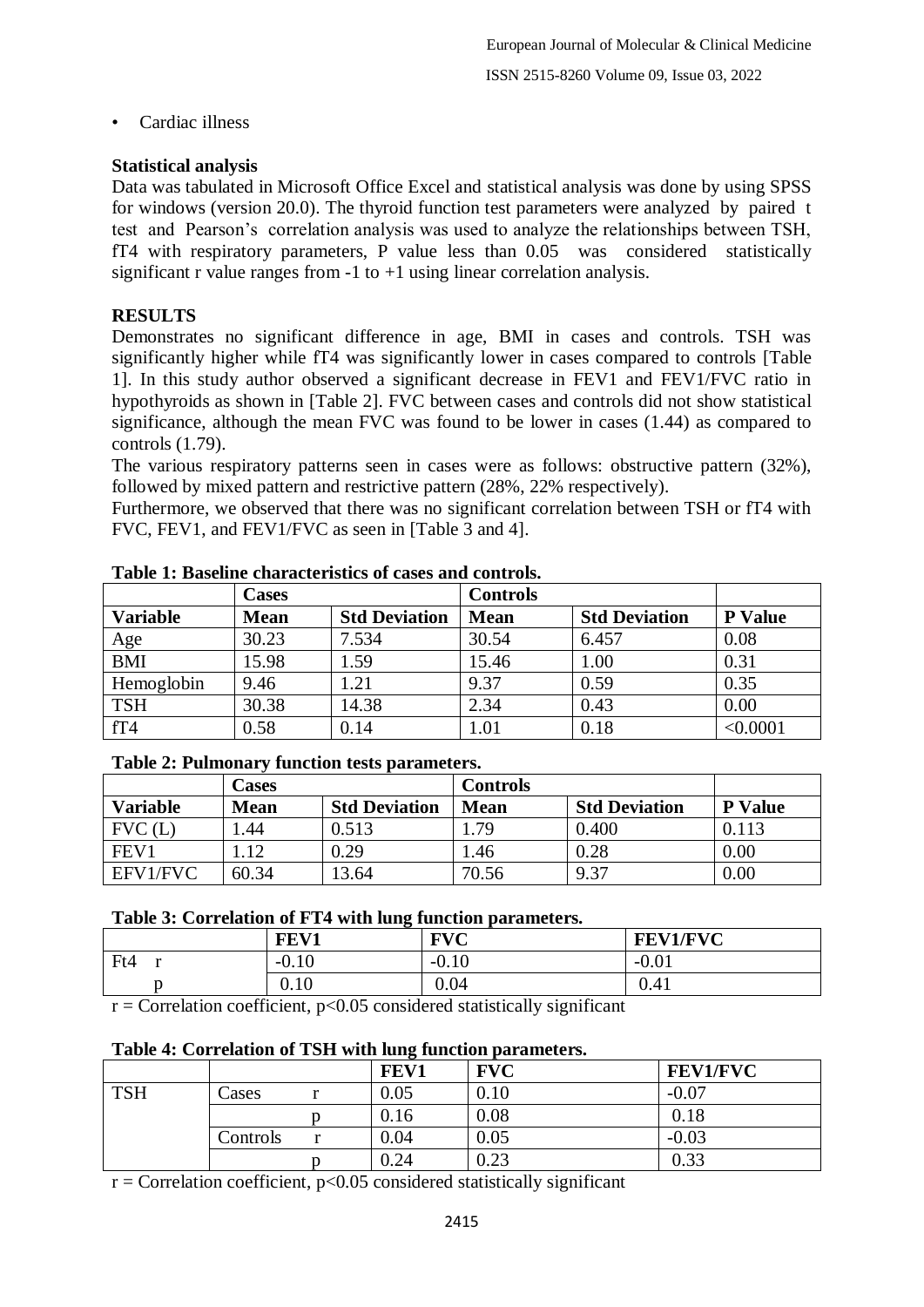## **DISCUSSION**

Joseph G, Hollowell. Et al, calculated mean concentrations of TgAb, TPOAb, T4 and TSH levels in 16,533 subjects with normal thyroid function were included.<sup>[11]</sup> Subjects are selected from the disease-free population. Subjects with history of hyperthyroidism, hypothyroidism, pregnant females and taking androgen pills were excluded in this study. The influence of demographics on TSH, T4, and antibodies were examined. TSH and the prevalence of ant thyroid antibodies are greater in females, increase with age, and are greater in whites and Mexican Americans than in blacks.<sup>[12]</sup> TgAb alone in the absence of TPOAb is not significantly associated with thyroid disease. The lower prevalence of thyroid antibodies and lower TSH concentrations in blacks need more research to relate these findings to clinical status.<sup>[13]</sup> A large proportion of the U.S. population unknowingly have laboratory evidence of thyroid disease, which supports the usefulness of screening for early detection.<sup>[14]</sup> Elizabeth H.H, randomly selected 9371 inhabitants of the eastern part of the Netherlands, received a postal questionnaire on lifestyle and medical history, of which serum TSH, FT4 and TPOAbs are measured from 6434 responders. 5167 individuals were selected by excluding those at risk for thyroid disease.<sup>[15]</sup>

Overt thyrotoxicosis (0.4%), subclinical thyrotoxicosis (0.8%), overt hypothyroidism (0.4%) and subclinical hypothyroidism in 4.0% was found in total population. The present study stated that serum FT4 concentrations increased due to the development of thyroid autonomy after long standing borderline sufficient iodine intake and mean TSH decreased with age. In total population, 8.6% of males and 18.5% of females had positive TPOAbs. The presence of TPOAbs was associated with abnormally high and low TSH concentrations. Umesh Kapil, conducted a cross sectional study for, assessment of IDD by following WHOUNICEF-ICCIDD guidelines.<sup>[16]</sup>

A total of 30 clusters were selected and in each, one primary school was selected using random sampling. A total of 6911 school children's in the age group of 8-10 years were included. The total goiter prevalence rate was 8.6% and the median urinary iodine excretion was 17 mcg /dl. Salt with nil iodine content was consumed only by 1.4% of the beneficiaries. 41% of families consumed salt with an iodine content of less than 15 ppm. This study represents that there is a need of strengthening the existing monitoring system for the quality of iodised salt.  $[17]$ 

Ambika Gopalakrishnan et al, the cross sectional study was carried out in 8 cities to study the prevalence of hypothyroidism. About five thousand three hundred seventy six (5376) subjects adult non pregnant women or adult men participants  $(\geq 18$  years), of which 5360 (mean age: 46±14.68 years; 53.70% females) were evaluated. The overall prevalence of hypothyroidism was 10.95% (n=587) of which 7.48% (n=401) patients self reported the condition, whereas 3.47% (n=86) were previously undetected.<sup>[18]</sup> Inland cities showed a higher prevalence of hypothyroidism as compared to coastal cities. A significantly higher (P<0.05) proportion of females vs. males (15.86% vs 5.02%) and older vs. younger (13.11% vs 7.53%), adults were diagnosed with hypothyroidism. Additionally, 8.02% (n=430) patients were diagnosed to have subclinical hypothyroidism. Antiab TPO were detected in 21.85% (n=171) patients.<sup>[19]</sup>

This study shows that the prevalence of hypothyroidism was high, affecting approximately one in 10 adults in the study population. Female gender and older age were found to have significant association with hypothyroidism. Subclinical hypothyroidism and anti-TPO antibody positivity were the other common observations.<sup>[20]</sup> Nils Knudsen, Peter Laurberg et al conducted a cross-sectional population study to investigate the association between thyroid function and BMI or obesity in a normal population. Results showed a positive association between BMI and category of serum TSH and a negative association between BMI and category of serum free T4. No association was found between BMI and serum free T3 levels. The difference in BMI between the groups with the highest and lowest serum TSH levels was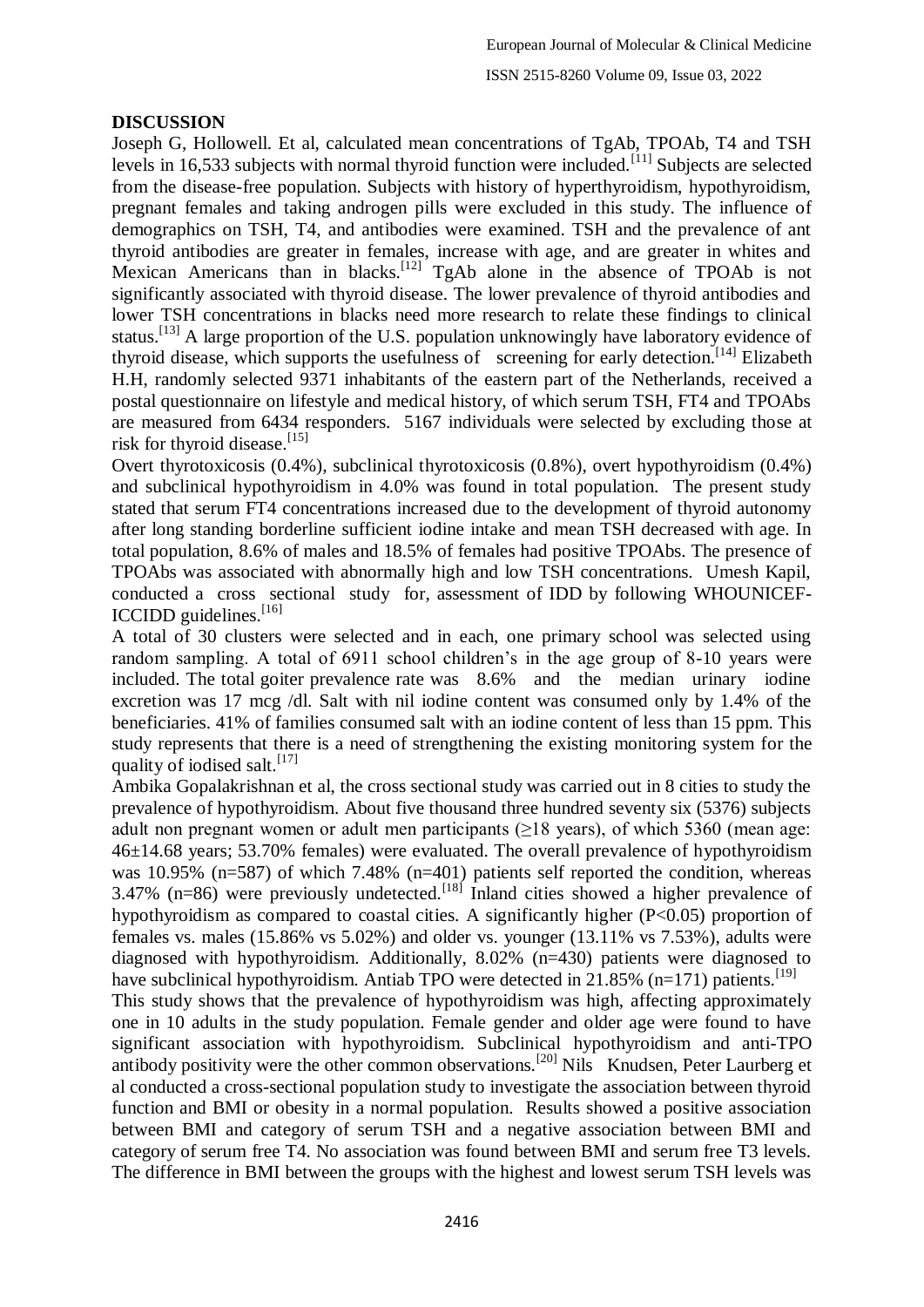1.9 kg/m2, corresponding to a difference in body weight of 5.5 kg among women.<sup>[21]</sup> Similarly, the category of serum TSH correlated positively with weight gain during 5 yr  $(P=0.04)$ , but no statistically significant association was found with weight gain during 6 months ( $P = 0.17$ ). There was an association between obesity ( $BMI > 30$  kg/m2) and serum TSH levels  $(P = 0.001)$ .<sup>[22]</sup>

The study stated that thyroid function could be one of several factors acting in concert to determine body weight in a population. Even slightly elevated serum TSH levels are associated with an increase in the occurrence of obesity.<sup>[23]</sup> Nathalie. V, Laurence. M, et al, investigated the effects of T3 on gene expression in human adipocytes, primary cultures of human sc adipose tissue explants after treating with T3. 32P-labeled cDNA probes prepared from isolated adipocyte total RNA were hybridized to cDNA arrays representing 1,176 genes.<sup>[24]</sup> Among the statistically significant variations in mRNA levels with more than 1.3fold difference, 13 and 6 genes were positively and negatively regulated, respectively  $(n=3)$ . The genes encoded proteins that were involved in signal transduction, lipid metabolism, apoptosis, and inflammatory response. Using RT competitive PCR, showed a downregulation of phosphodiesterase 3B, α 2A-adrenergic receptor, and G protein αi2 subunit mRNAs, and anup-regulation of  $\alpha$ 2 – adrenergic receptor mRNA.<sup>[25]</sup> These regulations explain the T3-mediated increase in catecholamine-induced lipolysis. The down-regulation of sterol regulatory element binding protein-1c, a transcription factor controlling lipogenic gene expression, may constitute a link between thyrotoxicosis and insulin resistance. Thus, these data suggest that T3 modulates expression of genes with a wide range of function in human adipose tissue.<sup>[26]</sup>

### **CONCLUSION**

Hypothyroidism there is significant reduction in the dynamic lung functions as compared with controls. Therefore, respiratory system can be affected in hypothyroidism and a simple spirometry can be considered for the evaluation of pulmonary function in these patients.

### **REFERENCES**

- 1. Duntas LH & Biondi B. New insights into subclinical hypothyroid- ism and cardiovascular risk. Seminars in Thrombosis and Hemostasis. 2011; 37:27–34.
- 2. Weiss IA, Bloomgarden N & Frishman WH. Subclinical hypothyroidism and cardiovascular risk recommendations for treatment. Cardiology in Review. 2011; 19:291–299.
- 3. Ertas F, Kaya H & Soydinc MS. Low serum free triiodothyronine levels are associated with the presence and severity of coronary artery disease in the euthyroid patients: an observational study. Anadolu Kardiyoloji Dergisi. 2012; 12:591–596.
- 4. Britton KA & Fox CS. Ectopic fat depots and cardiovascular disease. Circulation. 2011; 124:e837–e841.
- 5. Kim TH, Yu SH, Choi SH, Yoon JW, Kang SM, Chun EJ, Choi SI, Shin H, Lee HK, Park KS et al. Pericardial fat amount is an independent risk factor of coronary artery stenosis assessed by multi detector row computed tomography: the Korean Atherosclerosis Study 2. Obesity. 2011; 19:1028–1034.
- 6. Rybicki FJ. Coronary flow dynamics measured by computed tomography angiography. Journal of the American College of Cardiology. 2011; 57:1289–1290.
- 7. Souza AD & Sichieri R. Association between serum TSH concentration within the normal range and adiposity. European Journal of Endocrinology. 2011; 165:11–15.
- 8. Bagcchi S. Hypothyroidism in India: more to be done. The lancet diabetes and endocrinol 2014; 2(10):778.